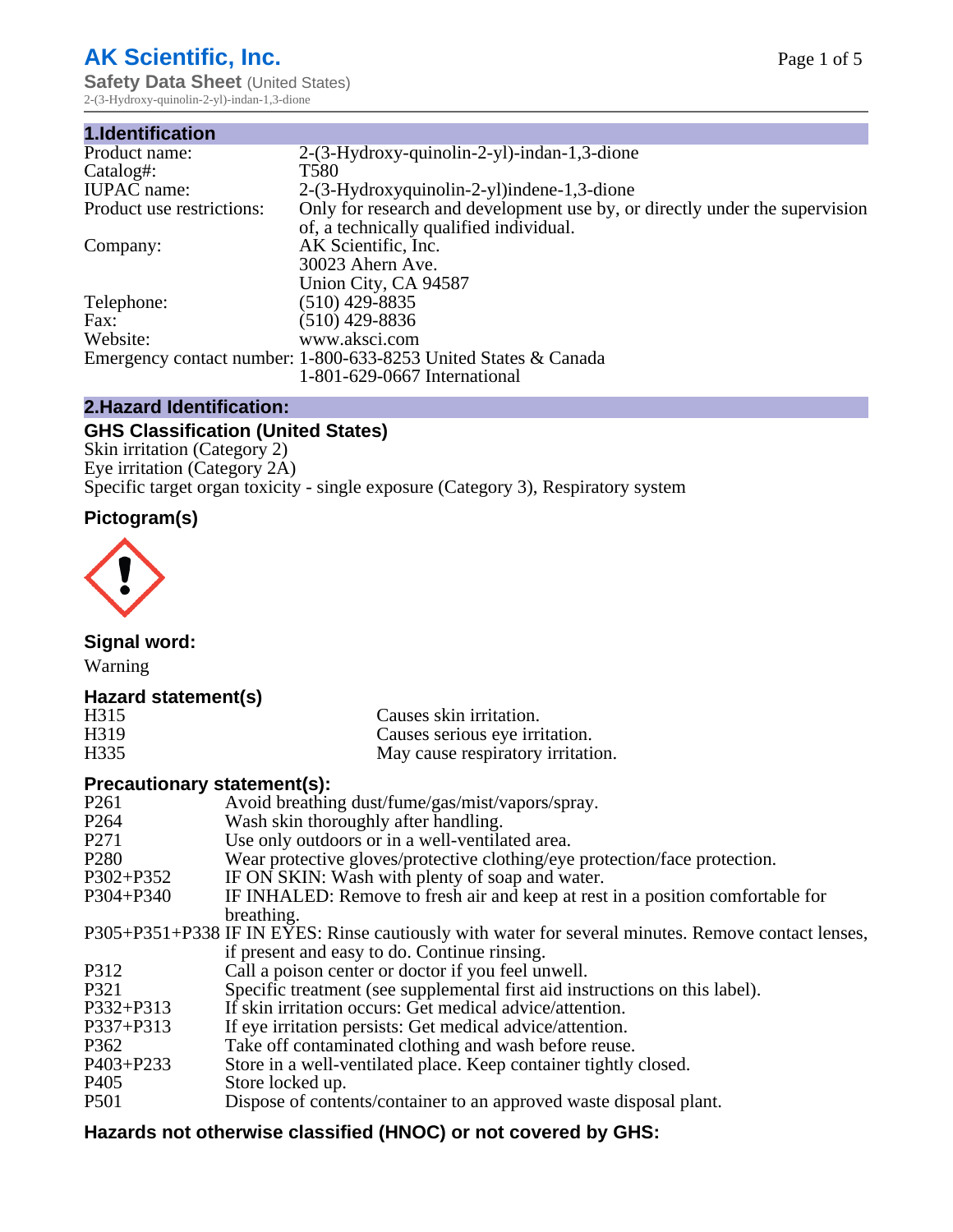#### None

## **3.Composition/Information on Ingredients**

Synonyms: C.I. Disperse Yellow 54, Solvent Yellow 114 CAS#: 7576-65-0 Purity: 98% (HPLC)<br>EC: Not available Not available.

# **4. First Aid Measures**

**General Information:** Immediately remove any clothing contaminated by the product. Move out of dangerous area. Consult a physician and show this safety data sheet.

**Inhalation:** Move person to fresh air. If not breathing, give artificial respiration. If breathing is difficult, give oxygen. Obtain medical aid.

**Skin contact:** Immediately flush skin with running water for at least 15 minutes while removing contaminated clothing and shoes. Wash clothing before reuse. Obtain medical aid immediately. **Eye contact:** Immediately flush open eyes with running water for at least 15 minutes. Obtain medical aid immediately.

**Ingestion:** Do NOT induce vomiting without medical advice. Rinse mouth with water. Never administer anything by mouth to an unconscious person. Obtain medical aid immediately.

**Most important symptoms and effects, both acute and delayed:** No further information available. Please see sections 2 and 11.

**Indication of any immediate medical attention and special treatment needed:** No further information available.

# **5. Fire Fighting Measures**

**Suitable extinguishing media:** Use water spray, dry chemical, carbon dioxide, or chemical foam. **Specific hazards arising from the chemical:** Carbon oxides, Nitrogen oxides.

**Advice for firefighters:** As in any fire, wear a NIOSH-approved or equivalent, pressure-demand, self-contained breathing apparatus and full protective gear. During a fire, irritating and highly toxic gases may be generated by thermal decomposition or combustion.

# **6. Accidental Release Measures**

**Personal precautions, protective equipment and emergency procedures:** Wear protective equipment and keep unprotected personnel away. Ensure adequate ventilation. Remove all sources of ignition. Prevent further leak or spill if safe to do so. For personal protective equipment, please refer to section 8.

**Environmental precautions:** Do not let product enter drains, other waterways, or soil.

**Methods and materials for containment and cleaning up:** Prevent further leak or spill if safe to do so. Vacuum, sweep up, or absorb with inert material and place into a suitable disposal container. Consult local regulations for disposal. See section 13 for further disposal information.

# **7. Handling and Storage**

**Precautions for safe handling:** Avoid contact with skin, eyes, and personal clothing. Wash hands thoroughly after handling. Avoid breathing fumes. Use only with adequate ventilation. Wear suitable protective clothing, gloves, and eye/face protection. Keep away from sources of ignition. Minimize dust generation and accumulation. Keep container tightly closed. Open and handle container with care. Do not eat, drink, or smoke while handling.

**Conditions for safe storage, including any incompatibilities:** Store in a tightly-closed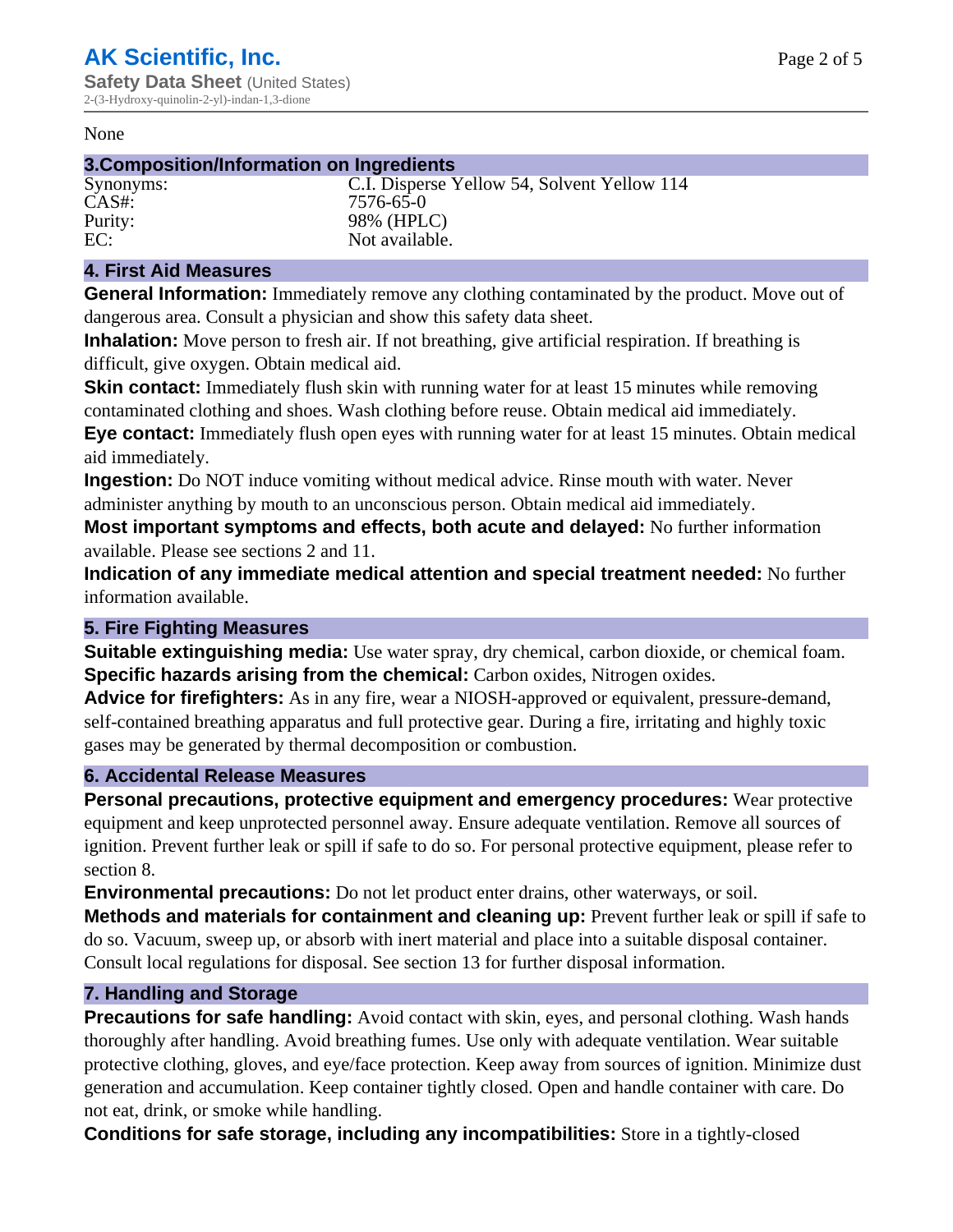container when not in use. Store in a cool, dry, well-ventilated area away from incompatible substances. Keep away from sources of ignition.

## **8. Exposure Controls/Personal Protection**

## **Exposure limits:**

| <b>OSHA PEL:</b>  | Not available. |
|-------------------|----------------|
| NIOSH REL:        | Not available. |
| <b>ACGIH TLV:</b> | Not available. |

**Appropriate engineering controls:** Avoid contact with skin, eyes, and clothing. Wash hands before breaks and immediately after handling the product. Facilities storing or utilizing this material should be equipped with an eyewash fountain. Use adequate general and local exhaust ventilation to keep airborne concentrations low.

## **Personal protection**

| Eyes:        | Based on an evaluation of the eye or face hazards present, wear chemical splash-resistant<br>safety glasses or goggles with side protection. A face shield may be appropriate in some |
|--------------|---------------------------------------------------------------------------------------------------------------------------------------------------------------------------------------|
|              | workplaces. Use eyewear tested and approved under appropriate government standards<br>such as OSHA 29 CFR 1910.133 or EU EN166.                                                       |
| Hands:       | Wear gloves selected based on an evaluation of the possible hazards to hands and skin,                                                                                                |
|              | the duration of use, the physical conditions of the workplace, and the chemical resistance                                                                                            |
|              | and physical properties of the glove material.                                                                                                                                        |
|              | Skin and body: Protective clothing must be selected based on the hazards present in the workplace, the                                                                                |
|              | physical environment, the duration of exposure, and other factors. No fabric can provide                                                                                              |
|              | protection against all potential hazards; therefore it is important to select the appropriate                                                                                         |
|              | protective clothing for each specific hazard. At the minimum, wear a laboratory coat and                                                                                              |
|              | close-toed footwear.                                                                                                                                                                  |
| Respiratory: | Respirators are not a substitute for accepted engineering control measures such as<br>enclosure or confinement of the operation, general and local ventilation, and substitution      |
|              | of less toxic materials. When respiratory personal protective equipment is appropriate                                                                                                |
|              | based on an assessment of respiratory hazards in the workplace, use a NIOSH- or                                                                                                       |
|              | CEN-certified respirator.                                                                                                                                                             |

| 9. Physical and Chemical Properties |                       |
|-------------------------------------|-----------------------|
| <b>Physical State:</b>              | Brown fine powder     |
| Molecular Formula:                  | C18H11NO3             |
| Molecular Weight:                   | 289.28                |
| Odor:                               | Not available.        |
| pH:                                 | Not available.        |
| <b>Boiling Point Range:</b>         | $502$ °C              |
| Freezing/Melting Point:             | $>360^{\circ}C$       |
| <b>Flash Point:</b>                 | Not available.        |
| <b>Evaporation Rate:</b>            | Not available.        |
| Flammability(solid,gas):            | Please see section 2. |
| <b>Explosive limits:</b>            | Not available.        |
| Vapor Pressure:                     | Not available.        |
| Vapor Density:                      | Not available.        |
| Solubility:                         | Not available.        |
| <b>Relative Density:</b>            | 1.435                 |
| Refractive Index:                   | Not available.        |
| Volatility:                         | Not available.        |
| <b>Auto-ignition Temperature:</b>   | Not available.        |
| <b>Decomposition Temperature:</b>   | Not available.        |
| <b>Partition Coefficient:</b>       | Not available.        |

#### **10. Stability and Reactivity**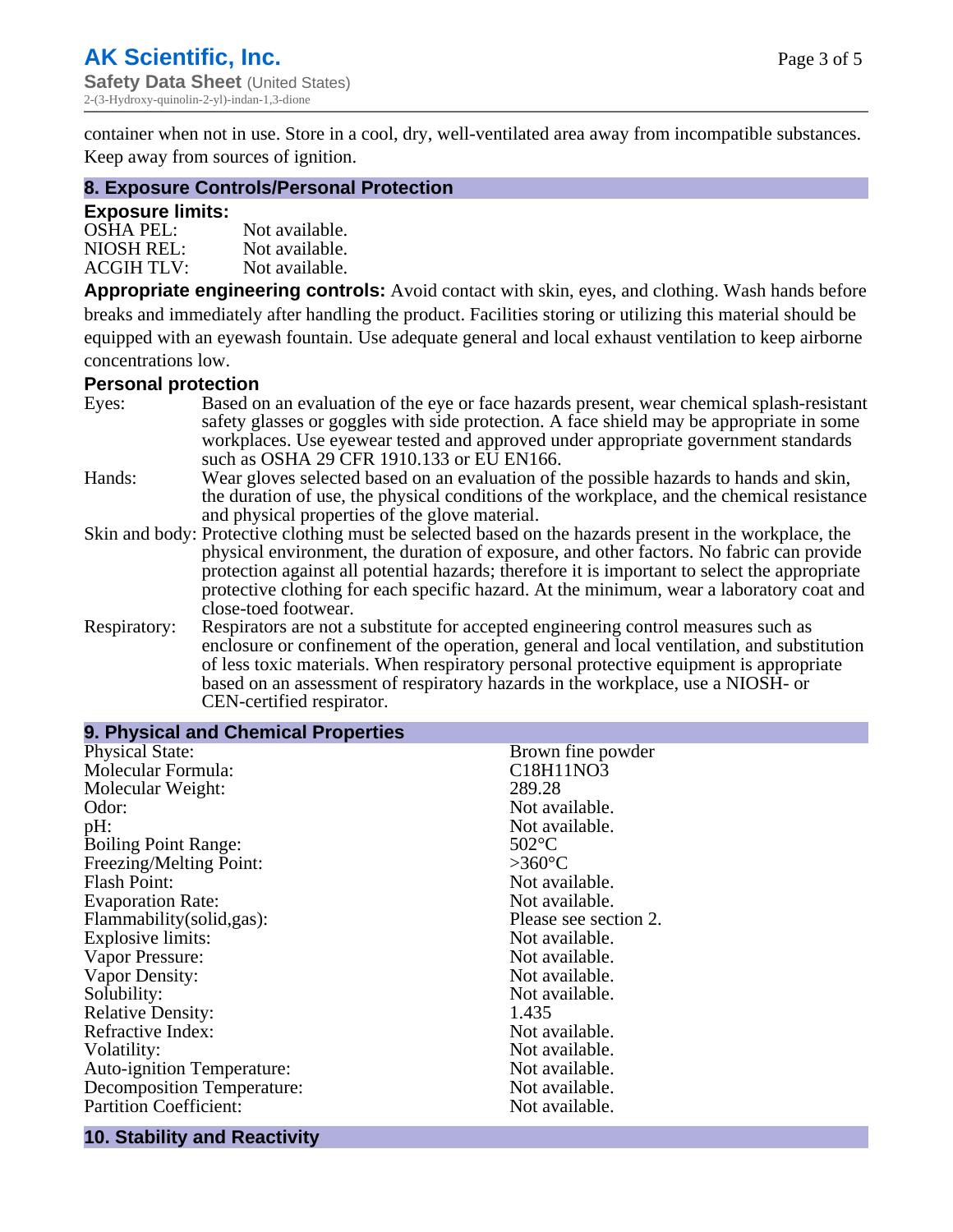| Reactivity:                         | Not available.                                       |
|-------------------------------------|------------------------------------------------------|
| Chemical stability:                 | Stable under recommended temperatures and pressures. |
| Possibility of hazardous reactions: | Not available.                                       |
| Conditions to avoid:                | Dust generation.                                     |
| Incompatible materials:             | Strong oxidizing agents.                             |
| Hazardous decomposition products:   | Carbon oxides, Nitrogen oxides.                      |
|                                     |                                                      |

#### **11. Toxicological Information**

| RTECS#                                         | Not available.                                      |
|------------------------------------------------|-----------------------------------------------------|
| Acute toxicity:                                | Not available.                                      |
| Routes of exposure:                            | Inhalation, eye contact, skin contact, ingestion.   |
| Symptoms related to the physical, chemical and | Skin contact may result in inflammation             |
| toxicological characteristics:                 | characterized by itching, scaling, reddening,       |
|                                                | blistering, pain or dryness. Eye contact may result |
|                                                | in redness, pain or severe eye damage. Inhalation   |
|                                                | may cause irritation of the lungs and respiratory   |
|                                                | system. Overexposure may result in serious illness  |

or death.

## **Carcinogenicity**

| IARC: | Not classified.                                                                                      |
|-------|------------------------------------------------------------------------------------------------------|
| NTP:  | Not listed.                                                                                          |
| OSHA: | Not listed.                                                                                          |
|       | Acute toxic effects: Inflammation of the eye is characterized by redness, watering, and itching. Ski |
|       | inflammation is characterized by itching, scaling, reddening, or, occasionally,                      |
|       | blistering.                                                                                          |

| 12. Ecological Information     |                |  |
|--------------------------------|----------------|--|
| Ecotoxicity:                   | Not available. |  |
| Persistence and degradability: | Not available. |  |
| Bioaccumulative potential:     | Not available. |  |
| Mobility in soil:              | Not available. |  |
| Other adverse effects:         | Not available. |  |
|                                |                |  |

## **13. Disposal Considerations**

Disposal of waste: Chemical waste generators must determine whether a discarded chemical is classified as hazardous waste. US EPA guidelines for the classification determination are listed in 40 CFR 261.3. Additionally, waste generators must consult state and local hazardous waste regulations to ensure complete and accurate classification. Observe all federal, state and local regulations when disposing of the substance.

Disposal of packaging: Do not reuse containers. Dispose of as unused product.

| <b>14. Transportation Information</b> |                |  |
|---------------------------------------|----------------|--|
| <b>DOT (United States)</b>            |                |  |
| UN number:                            | Not hazmat     |  |
| Proper shipping name:                 | Not available. |  |
| Transport hazard class:               | Not available. |  |
| Packing group:                        | Not available. |  |
| <b>IATA</b>                           |                |  |
| <b>UN Number:</b>                     | Not DG         |  |
| Proper shipping name:                 | Not available. |  |
| Transport hazard class:               | Not available. |  |
| Packing group:                        | Not available. |  |